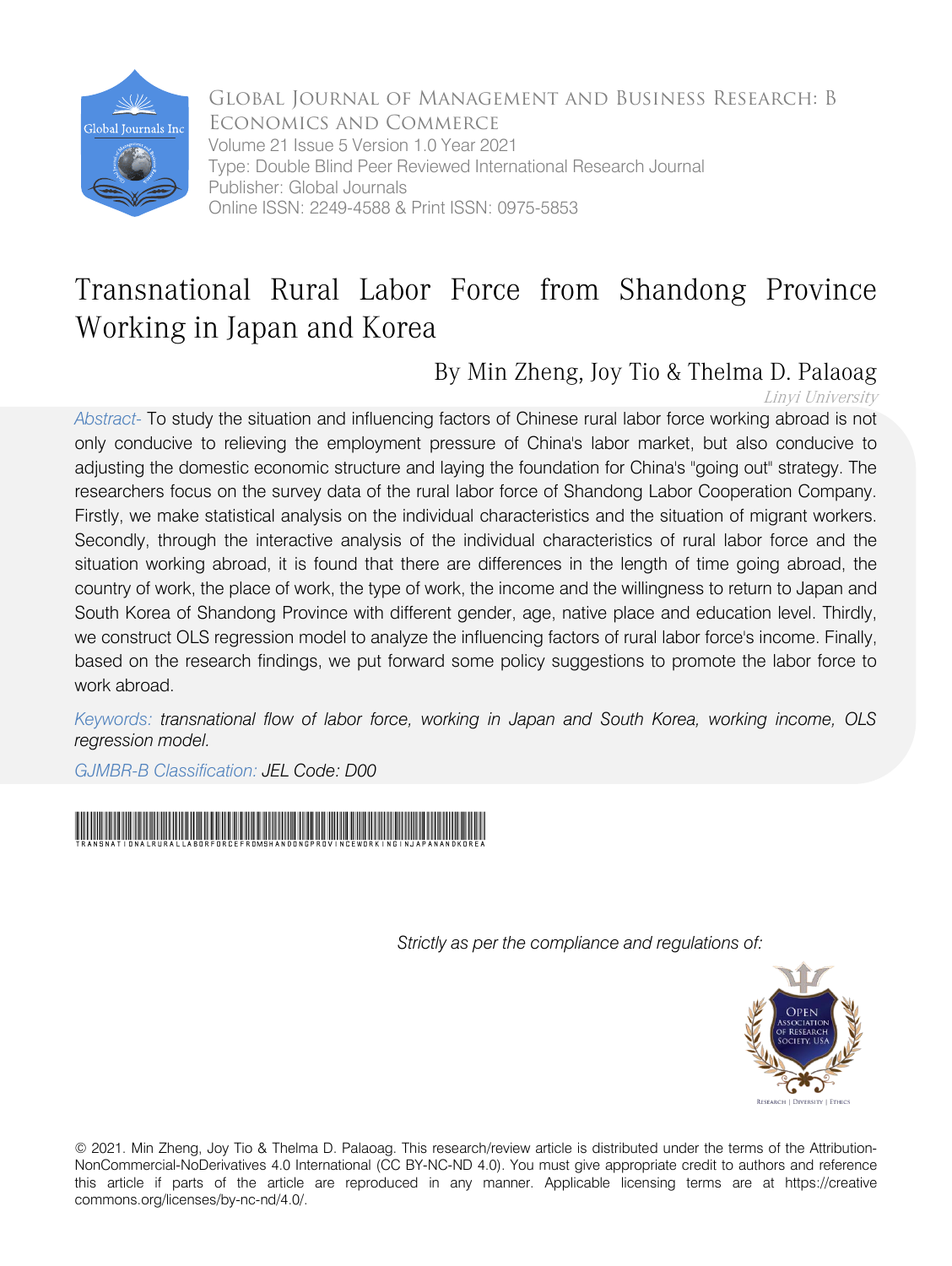# Transnational Rural Labor Force from Shandong Province Working in Japan and Korea

Min Zheng<sup>a</sup>, Joy Tio<sup>o</sup> & Thelma D. Palaoag<sup>P</sup>

Abstract- To study the situation and influencing factors of Chinese rural labor force working abroad is not only conducive to relieving the employment pressure of China's labor market, but also conducive to adjusting the domestic economic structure and laying the foundation for China's "going out" strategy. The researchers focus on the survey data of the rural labor force of Shandong Labor Cooperation Company. Firstly, we make statistical analysis on the individual characteristics and the situation of migrant workers. Secondly, through the interactive analysis of the individual characteristics of rural labor force and the situation working abroad, it is found that there are differences in the length of time going abroad, the country of work, the place of work, the type of work, the income and the willingness to return to Japan and South Korea of Shandong Province with different gender, age, native place and education level. Thirdly, we construct OLS regression model to analyze the influencing factors of rural labor force's income. Finally, based on the research findings, we put forward some policy suggestions to promote the labor force to work abroad.

*Keywords: transnational flow of labor force, working in Japan and South Korea, working income, OLS regression model.*

#### I. Introduction

#### *a) Background and Motivation*

conomic globalization has made possible the • realization of a global village. This global village is composed of countries with their own conomic globalization has made possible the realization of a global village. This global village is composed of countries with their own characteristics and advantages in information, industry, service, labor and other aspects. With the deepening of specialized division of labor, each country can make achievements in its own industries and deepen the contact and cooperation between countries. Capital, raw materials, science and technology, commodities and other factors of production flow around the world, so that each country can give full play to its own advantages and greatly improve the production efficiency and commodity quality. Among the factors of production, in addition to capital, raw materials, science and technology, commodities, there is also a very important factor of production --labor force. The effective allocation of labor force in the world is one of the important signs of economic globalization. The role of labor resources in economic development is more important in countries characterized by an aging

*Author α: Linyi University, Linyi, Shandong, P.R. China. e-mail: xiaojun728@163.com*

*Author α σ ρ: College of Business Administration, University of the Cordilleras, Baguio City, Philippines, 2600.*

society, a society where people over 65 account for 7% of the total population. Countries with sufficient labor can transfer surplus labor to countries with scarce labor, which will develop rapidly in a win-win manner.

According to the world migration report of 2018, the number of global migrants has reached 244 million, accounting for 3.3% of the global population, which is equivalent to one in every 30 people (World Migration Report, 2018). Developing countries are the main sources of international labor. Economic globalization, income gap, demographic changes, violent conflicts and other factors will urge people to seek work and life in areas with higher income and better environment. The flow of labor in the international market can not only optimize the allocation of global labor force, but also benefit the economic development of various countries (Moses, J.2006).

At present, the transnational flow of labor has increasingly become one of the focus of government agencies and researchers in China. China's labor resources are relatively rich. According to the data of the Ministry of Labor and Social Security, there are about 14 million new labor forces in China every year, and 150 million rich labor forces need to be transferred in rural areas. The urban flow of labor cannot completely solve the problem of labor supply and demand. The employment problem brought by the surplus labor force is not conducive to the economic development and social stability of our country. The expansion of international labor demand provides a new opportunity to effectively solve the problem of domestic surplus labor. However, China's labor force only accounts for 2% of the international labor market, which is far from the scale of China's labor force, which accounts for 20% of the world's labor force. The level of cross-border labor flow in China needs to be improved (Sun Z, 2014). Study on the situation of Chinese labor force working abroad and influencing factors is not only conducive to easing the employment pressure of China's labor market and increasing the income level of migrant workers, but also conducive to adjusting the domestic economic structure and laying the foundation for China's "going out" strategy.

The export of labor services in Shandong Province has gradually become an important part of the regional foreign economic cooperation, and has made positive contributions to the implementation of the "going out" strategy. In 2018, Shandong province

parties.<br>Personality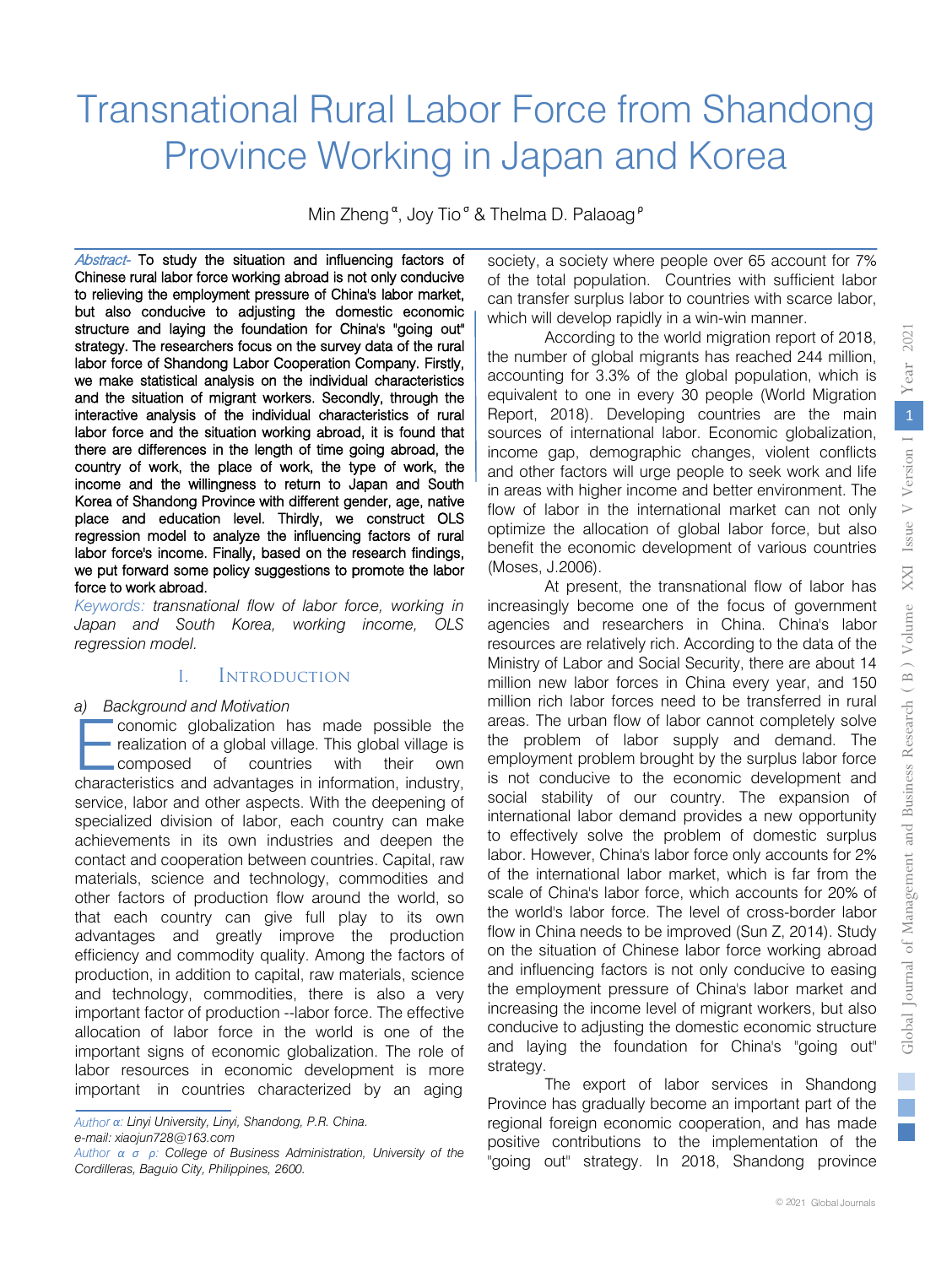dispatched 58000 labor personnel (including seafarers), among which 22000 were dispatched under foreign contracted projects, accounting for 37.4% of China's total, and 36000 under labor cooperation, accounting for 62.6%. The main markets of the province are Japan, Singapore, South Korea, Indonesia, Hong Kong, Panama, Algeria, Israel, Saudi Arabia and Kuwait. Among them, more than 60% of the total number of overseas students to Japan and South Korea have been sent from Shandong Province, which maintains Shandong Province the position of the largest overseas labor market in China. According to statistics, every 1% increase in the turnover (COR) of labor service cooperation in Shandong Province will increase the GDP of Shandong Province by 0.6765%. This is the situation that provides the rationale and relevance of this study. The findings of this study can be used as reference for the rural labor force who want to work abroad in Shandong Province and overseas employment service. The findings may also be used by the companies engaged in the practice of providing labor for overseas employment. They can use the findings as inputs in making policy decisions.

*b) Statement of the Problem* 

The primary aim of this study was to describe the situation of the Shandong rural labor force groups working abroad. Specifically, it aimed to answer the following questions:

- 1. What are the individual characteristics of Shandong transnational rural labor force?
- 2. What is the situation of Shandong transnational rural labor force along
	- a) Length of time of going abroad
	- b) Country of employment
	- c) Place of work
	- d) Type of work
	- e) Income
	- f) Willingness to return to China
- What is the relationship between individual characteristics and the situation of Shandong transnational rural labor force?
- 4. What factors influence the Shandong rural labor's income?

#### II. Literature Review

The academic circles have also carried on the thorough discussion to the labor force to work abroad and so on, its research content mainly concentrated in four aspects. The first is about the causes of the formation of migrant workers; the second is about the influencing factors; the third is about the significance and problems of migrant workers; the fourth is about the facts relating to choice of countries.

At present, the academic research on the influencing factors of cross-border labor mobility mainly discusses from the following aspects: first, personal characteristics; second, trade capital; third, management system; fourth, access restrictions.

#### *a) Personal Characteristics*

In terms of personal characteristics: the education level, marriage, age, intergenerational relationship, family structure, income status, household registration system, welfare risk, emotional relationship, etc. All of these have a significant impact on their decision to work abroad (David McKenzie and Hille Rapoport, 2007; Yang Xue and Ma Xiaoman, 2015; Zhao Feng et al., 2015; Wu Yanhua and Wang Yijie, 2017). Among them, in order to obtain higher labor remuneration, more promotion opportunities, more jobs and so on, become the main microeconomic reasons of labor force transnational flow (Tseng and yen Fen, 2011). In addition, labor price will also significantly affect the cross-border flow of labor (Zhang Zhixin et al., 2019). The low quality of migrant workers, conservative ideas and fierce market competition have become the main obstacles to China's labor export (Wang Weinan, 2014). AnJingjing (2018) found that the quality of migrant workers is low when studying the labor export of Henan Province, which makes Henan Province have no competitive advantage in labor export in the international market. Therefore, in terms of labor export, actively exploring emerging markets, avoiding homogeneous competition with other population exporting countries, and building labor service brand of migrant workers will become new growth points of labor export in China (Li Zhuowei and Zhang Ying, 2018).

#### *b) Trade Capital*

In terms of trade capital, export trade will significantly affect the cross-border flow of labor. There is a long-term and stable synergistic relationship between export trade and labor export (Zhan Yong and Li Li). The increase of China's export trade will lead to an increase in the number of migrant workers (Li, 2004). In addition, foreign capital agglomeration is also one of the main forces of regional labor mobility in China, and foreign capital agglomeration has a significant impact on China's labor mobility (ZangXin and Zhao Jiong, 2016).

#### *c) Management System*

At present, China's labor management system has to be improved. XiongZhanlin (2014) took the migrant workers in Heilongjiang Province as the research focus, analyzed the current situation of migrant workers in Russia, and found that the lack of safety guarantee and the irregular employment channels are the main obstacles to labor cooperation between China and Russia. China and Russia should give full play to the complementary advantages of labor resources of the two countries, increase China's labor output to Russia, and establish a sound employment mechanism,

r.  $\mathbb{R}^n$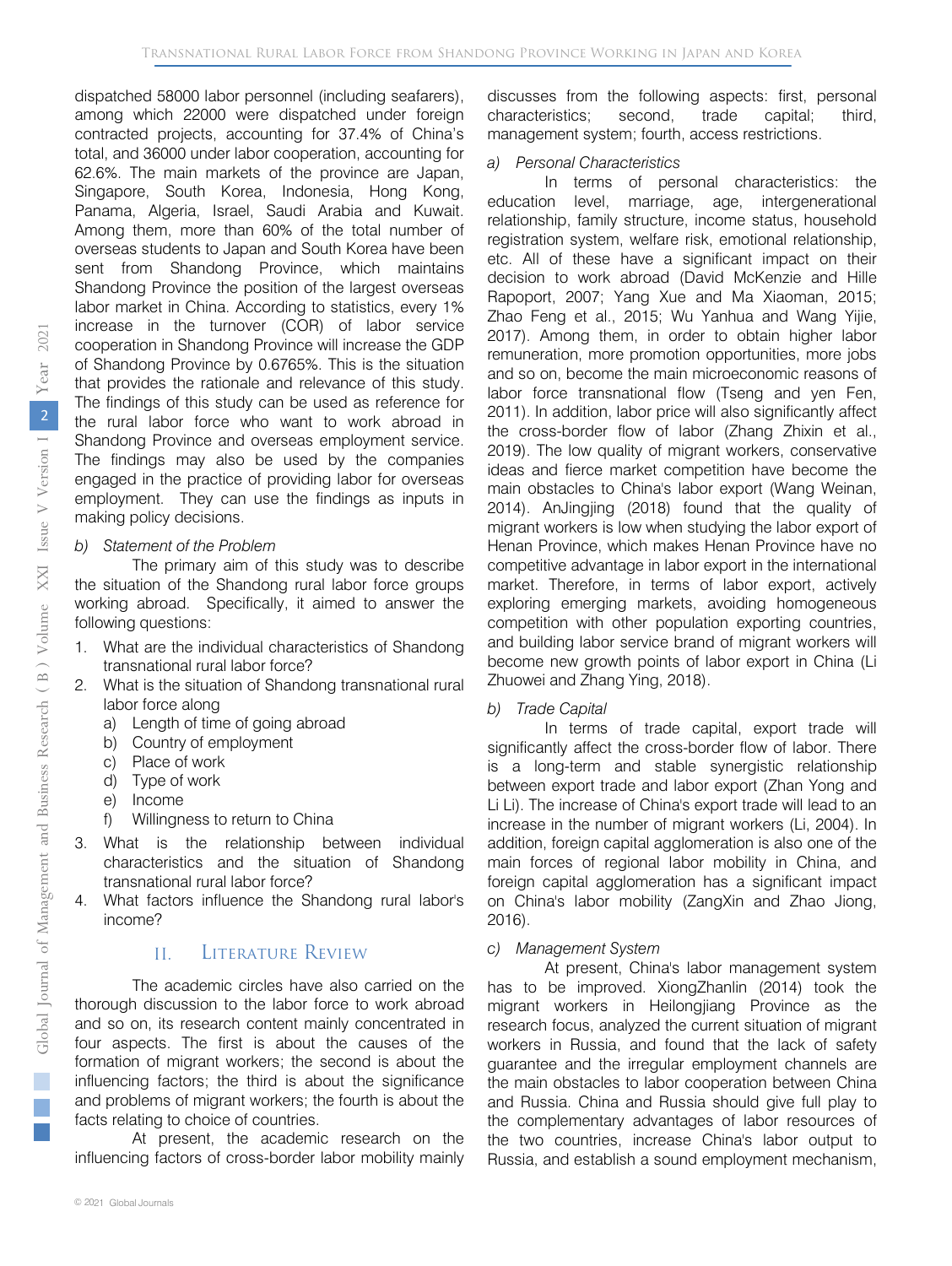so as to better promote the economic development of China and Russia (DuanMeizhi, 2018). In addition to strengthen labor cooperation with Russia, we should also attach great importance to the labor cooperation mechanism with Southeast Asia and other neighboring countries. The cross-border flow of labor can bring unprecedented ideological confrontation and cultural integration to Yunnan border areas (ZiZhiyue and ShenPeng, 2018).

#### *d) Access Restrictions*

In terms of access restrictions: in addition to personal characteristics, trade capital and management system, the entry restrictions of importing countries will also have a certain impact on the labor force going abroad. Because of the cross-border flow of labor force, the interests of different groups will be uneven (Bonin H,2005). Therefore, some countries will impose restrictions on the degree of their labor market opening to the outside world. This kind of access restriction on cross-border labor mobility is the main force that affects the cross-border labor flow, increases the cost of crossborder labor mobility, and is not conducive to the overall Pareto improvement between exporting and importing countries (Moses J.W., 2006). Some labor importing countries have some contradictory psychology on the issue of transnational labor force. On the one hand, they hope to solve the problem of labor shortage through the introduction of foreign labor force, and on the other hand, they worry that the introduction of foreign labor force will damage the interests of local residents to a certain extent (Song Yanan, 2011).

#### III. Methodologies

Research designs are introduced in the first section. The second section explains data gathering tools, and the researcher presents the treatment of data in the last section.

#### *a) Research Design*

This study was a descriptive study of the Chinese labor force working overseas. It is descriptive since it described the demographic characteristics of the labor force as well as the factors that influence their working income. Quantitative and qualitative methods of analysis were used in the study.

The researcher used convenience sampling in selecting the respondents of this study. The sample was taken from Shandong Labor Cooperation Company. This company has been providing labor services to Japan and South Korea for more than five years. Hence, detailed and reliable data can be obtained.

The researcher distributed questionnaires to Shandong transnational rural labor force working in Japan and Korea through Shandong Labor Cooperation Company in the past three years. The researcher distributed 360 questionnaires and collected 322 valid questionnaires.

#### *b) Data Gathering Tools*

The researcher used a survey questionnaire as the primary data gathering tool. The questionnaire consisted of two major parts. The first part of the questionnaire dealt with the profile of the respondents – the individual characteristics of rural labor force, such as gender, age, birthplace, education level, family population, number of children and marital status. These variables were used to understand the relationship between the personal characteristics of migrant workers (gender, age, birthplace, education level, family population, number of children and marital status) and the situation of migrant workers(time of staying abroad, country of employment, place of work, type of work, income, willingness to return to China), so as to understand the situation of rural labor force in Japan and South Korea in detail, and find out the relationship between personal characteristics and migrant workers. Quantitative and qualitative data were collected.

The second part of the questionnaire investigates the situation of rural labor force going abroad, such as the time of going abroad, the country of work, the place of work, the type of work, the income and the willingness to return home.

*c) Treatment of Data* 

The quantitative method was used to measure the degree of correlation between the individual characteristics and the working abroad situation. Specifically, it included the following:

*Descriptive statistics:* First of all, descriptive statistics on the individual characteristics of migrant workers in rural areas. Secondly, descriptive statistics are made on the situation of rural labor force working abroad. Finally, the paper makes an interactive analysis of the individual characteristics and the working abroad situation

*Empirical analysis:* The influencing factors are analyzed, and OLS regression model is used to analyze the influencing factors of rural labor income in Japan and South Korea.

*Interview method:* By interviewing the rural labor force of migrant workers, this paper tries to find the reasons behind the current state of migrant workers.

#### IV. DATA DESCRIPTIONS

The population of this study included the rural labor force of Shandong Province who were working in Japan and South Korea. They were sampled from Shandong Labor Cooperation Company. Shandong Labor Cooperation Company's main business is to provide labor services of Shandong to Japan and South Korea. It has been engaged in this service for more than five years, so detailed and reliable data can be obtained. 322 samples were expected collected, accounting for 60% of the total business volume.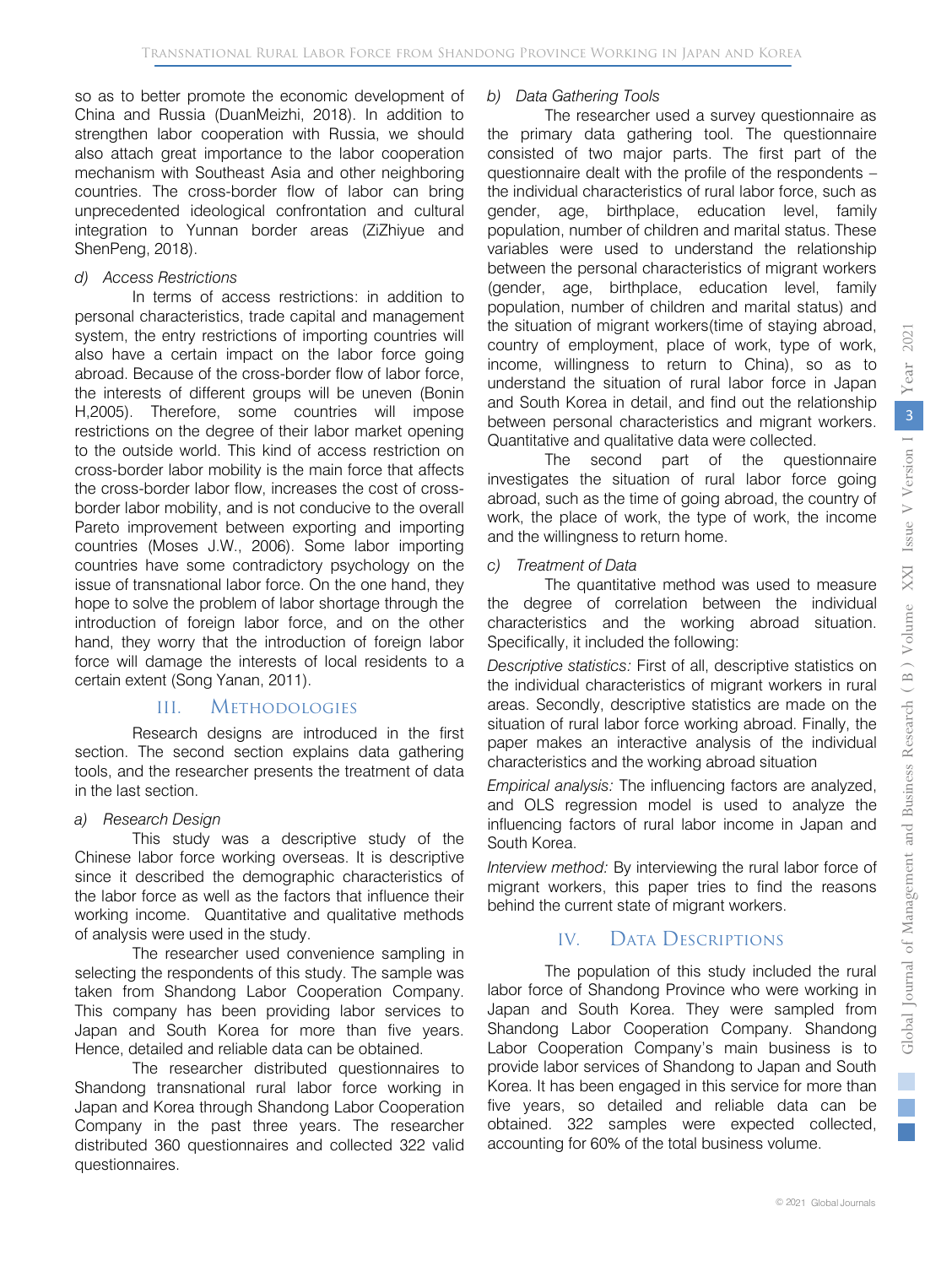The analysis of the personal characteristics of rural labor force in Japan and South Korea is shown in Table 1.

|                             | Persons | Percentage |                       | Persons | Percentage |
|-----------------------------|---------|------------|-----------------------|---------|------------|
| Gender                      |         |            | <b>Marital Status</b> |         |            |
| Female                      | 147     | 45.65      | Unmarried             | 133     | 41.3       |
| Male                        | 175     | 54.35      | Married               | 189     | 58.7       |
| Ages                        |         |            | <b>Birthplace</b>     |         |            |
| $21 - 30$                   | 152     | 47.20      | Qingdao               | 90      | 27.95      |
| $31 - 40$                   | 145     | 45.03      | Weihai                | 57      | 17.70      |
| $41 - 50$                   | 25      | 7.76       | Yantai                | 34      | 31.10      |
| Education<br>Background     |         |            | Jinan                 | 30      | 9.32       |
| Primary school<br>and below | 1       | 0.31       | Weifang               | 25      | 7.76       |
| Junior middle<br>school     | 71      | 22.05      | Rizhao                | 22      | 6.83       |
| Higher middle<br>school     | 164     | 50.93      | Jining                | 19      | 5.90       |
| Junior College              | 63      | 19.57      | Linyi                 | 19      | 5.90       |
| Bachelor's and<br>above     | 23      | 7.14       | Liaocheng             | 11      | 3.42       |
| Number of kids              |         |            | Heze                  | 6       | 1.86       |
| $\mathbf 0$                 | 5       | 1.6        | Binzhou               | 6       | 1.86       |
| $\mathbf{1}$                | 94      | 29.2       | Zibo                  | 3       | 0.93       |
| $\overline{c}$              | 75      | 23.3       |                       |         |            |
| 3                           | 145     | 45.0       |                       |         |            |

*Table 1:* Descriptive statistical tables of personal characteristics

The analysis on the situation of the labor force going to Japan and South Korea is showed in table 2.

*Table 2:* Descriptive statistical tables of transnational rural labor force working in Japan and Korea

| Countries   | Persons | Percentage | Time of staying<br>abroad (year) | Persons | Percentage |
|-------------|---------|------------|----------------------------------|---------|------------|
| Japan       | 290     | 90.06      |                                  | 116     | 54.66      |
| Korea       | 32      | 9.94       | $\overline{c}$                   | 113     | 35.09      |
| Work place  |         |            | 3                                | 93      | 28.88      |
|             |         |            | Willingness to                   |         |            |
| Tokyo       | 61      | 18.94      | go abroad                        |         |            |
|             |         |            | again                            |         |            |
| Aichi       | 46      | 14.29      | Go abroad<br>again               | 201     | 62.42      |
| Hyogo       | 44      | 13.66      | Return home                      | 121     | 37.58      |
| Osaka       | 43      | 13.35      | Types of work                    |         |            |
| Hiroshima   | 38      | 11.80      | Care for the<br>aged             | 110     | 34.16      |
| Hokkaido    | 33      | 10.25      | Production<br>workers            | 104     | 32.30      |
| Nagoya      | 28      | 8.70       | auto parts<br>technician         | 48      | 14.91      |
| Seoul       | 15      | 4.66       | building worker                  | 19      | 5.90       |
| Jeju Island | 13      | 4.04       | server                           | 16      | 4.97       |

 $\mathcal{L}_{\mathcal{A}}$ r.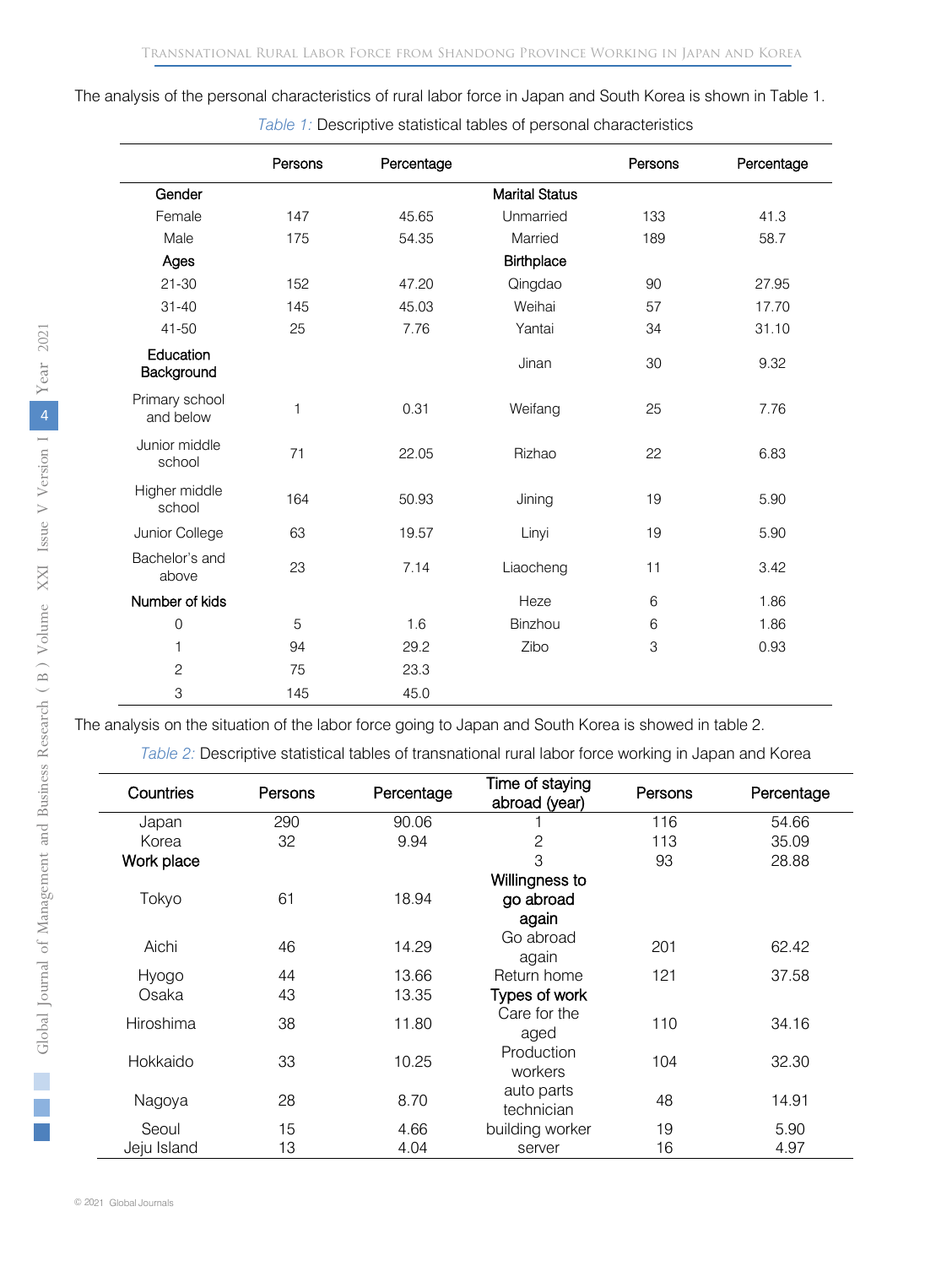| Pusan         | 12  | 3.73  | Agricultural<br>workers | 14 | 4.35 |
|---------------|-----|-------|-------------------------|----|------|
| Ulsan         | 10  | 3.11  | culturist               | 8  | 2.48 |
| Inchon        |     | 2.17  | chef                    | 3  | 0.93 |
| Income level  |     |       |                         |    |      |
| (Ten thousand |     |       |                         |    |      |
| yuan)         |     |       |                         |    |      |
| $2 - 10$      | 116 | 36.02 |                         |    |      |
| 11-20         | 113 | 35.09 |                         |    |      |
| $21 - 30$     | 93  | 28.88 |                         |    |      |
| >31           | 6   | 1.86  |                         |    |      |

#### V. Findings

This section explains the findings based on descriptive statistics, empirical analysis and interview. In the following parts, four research questions are discussed respectively.

#### *Individual characteristics of Shandong transnational rural labor force*

Most of the rural labor force going to Japan and South Korea in Shandong Province are male, middleaged and married. Most of them are educated in middle school. Most of them are families of five and have three children. Among the 12 cities surveyed in Shandong Province, Qingdao, Yantai, Weihai and Jinan have the largest and most concentrated number of migrant workers abroad, while other cities are relatively scattered.

#### *Situation of Shandong transnational rural labor force*

The number of rural labors working in Japan is obviously more than that in South Korea. The number of rural labors working in Japan is mainly concentrated in Tokyo, Aichi, Hyogo and Osaka. They work abroad for a short time, mainly for one year, mostly engaged in nursing, manufacturing and other related work, and their annual income is between 100,000 and 150,000. In addition, rural workers in Japan and South Korea hope to work abroad for a long time, and their willingness to return home is weak.

Relationship between individual characteristics and the situation of Shandong transnational rural labor force

The time for women to work abroad is less than that for men. Women prefer to work in Tokyo, Aichi, Osaka, Hokkaido and Hiroshima. Men prefer to work in Tokyo and Hyogo. No matter male or female, the number of workers engaged in manufacturing, nursing and auto parts is more than others. Compared with men, the proportion of women who are willing to return home is larger.

The choice of countries is slightly different among different age groups. Most of the 21-30-year-old rural workers prefer to work in Aichi, Japan; most of the 31-40-year-old rural workers went to Tokyo and Aichi, Japan. There are some differences in their choice of jobs. Among them, 21-30-year-old rural labor force are

mainly nursing workers, manufacturing workers and auto parts workers, 31-40-year-old rural labor force are mainly engaged in manufacturing and nursing and 41- 50-year-old rural labor force are mainly nursing workers. With the increase of age, the proportion of people who intend to return to China gradually decreases, while the proportion of people who do not intend to return to China gradually increases.

The rural labor force from Yantai and Weihai who went to Japan and South Korea worked abroad longer time than those from other cities. The rural labor force with different birthplace also has different choice for the country of work. The rural labor force with native place of Weifang, Rizhao, Liaocheng, Jining, Jinan, Heze, Binzhou tends to work in Japan, while the rural labor force with native place of Zibo, Yantai, Weihai, Qingdao tends to work in South Korea. The rural labors from Liaocheng have the strongest willingness to return home,next are labors from Yantai, Weifang, Jining and Qingdao. Heze and Zibo have the weakest willingness to return home.

The higher the level of education, the weaker their willingness to return China in the future. In the rural labor force with junior high school, senior high school, junior college and undergraduate education, the proportion of low-income people in the total number of people with corresponding education level decreased in turn.

Analysis on influencing factors of rural labor force's income in Japan and South Korea.

- *a) Variable selection*
- 1. Explained variable

The explained variable is their working income, expressed in annual income.

2. Explanatory variable

The explanatory variables of this paper include the personal characteristics of rural labor in Japan and South Korea and the situation of working abroad. The personal characteristics of rural labor force in Japan and South Korea are composed of six variables: gender, age, native place, education level, marital status (married means married, unmarried includes unmarried, divorced and widowed)and number of children. The situation of rural labor going abroad to Japan and South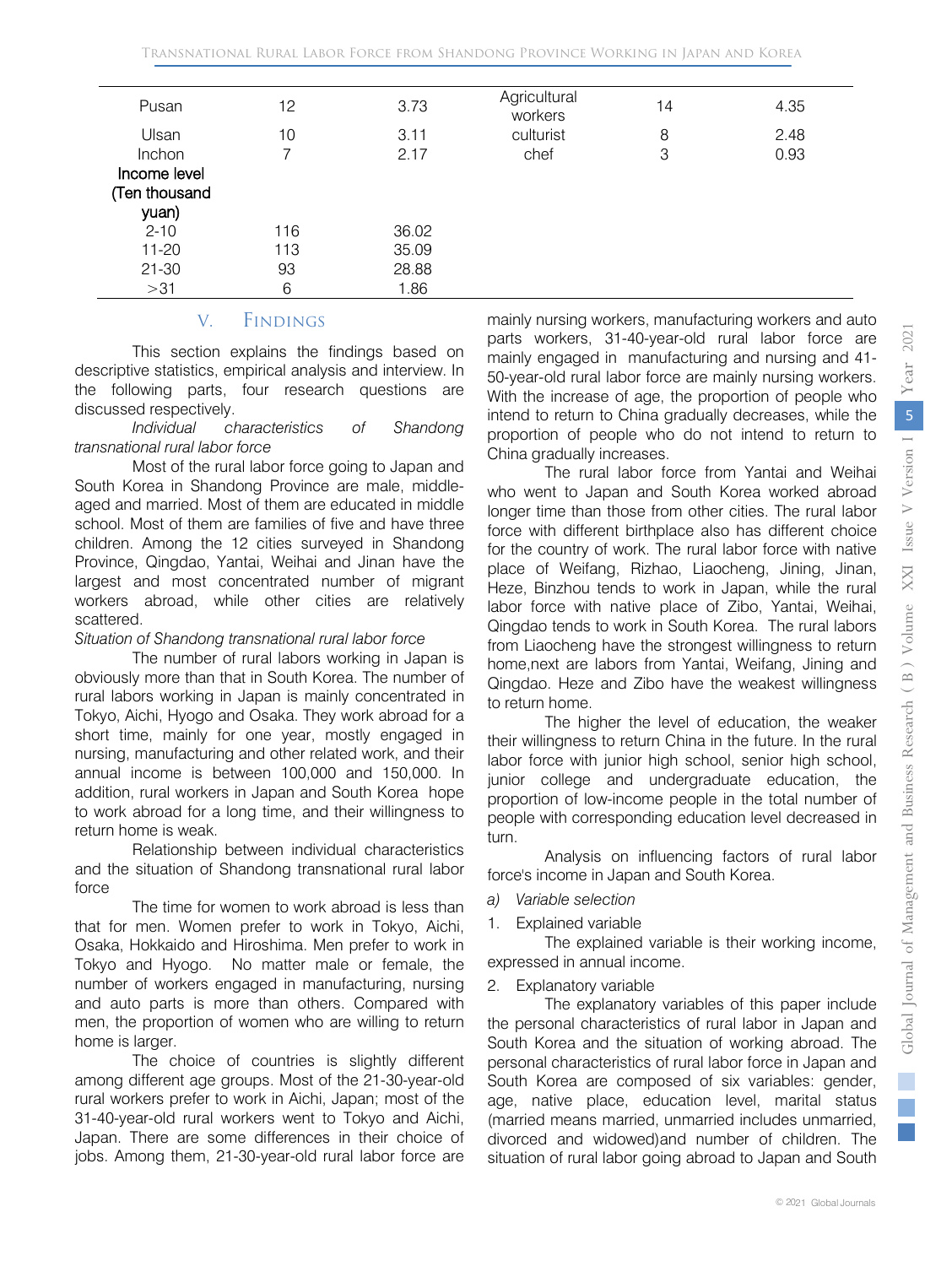Korea includes four variables: time of going abroad, type of work, place of work and willingness to return home. The specific variable description are shown in table 3.

| Variable              | Variable meaning                                                                                                                                              | Mean  | Std  |
|-----------------------|---------------------------------------------------------------------------------------------------------------------------------------------------------------|-------|------|
| Gender                | Male=1. Female=2                                                                                                                                              | 1.46  | 0.24 |
| Age                   | 21-30 years = 1, 31-40 years = 2, 41-50 years = 3, others = 4                                                                                                 | 1.62  | 0.44 |
| Birthplace            | Zibo=1, Yantai=2, Weihai=3, Weifang=4, Rizhao=5, Linyi =6,<br>Qingdao =7, Liaocheng=8, Jining=9, Jinan=10, Heze=11,<br>$Binzhou=12$                           | 7.29  | 1.29 |
| Education             | primary school=1, junior high school=2, senior high school=3,<br>junior college = 4, bachelor = $5$                                                           | 3.11  | 0.70 |
| Marriage              | Marriage=1, unmarried=2, divorced=3, widowed=4                                                                                                                | 1.46  | 0.33 |
| Kids<br>number        | continuous variable, unite(people)                                                                                                                            | 2.15  | 0.82 |
| Time of<br>abroad     | continuous variable, unite (year)                                                                                                                             | 1.91  | 0.64 |
| Wiliness to<br>return | No willingness=1, willingness=2                                                                                                                               | 1.38  | 0.23 |
| Type of<br>Work       | Construction worker=1, chef=2, fish farmer=3, auto-part worker=4,<br>manufacturing workers=5, waiter=6, Agricultural workers=7, carer<br>for the $a$ ged $=8$ | 5.70  | 4.10 |
| Working<br>country    | Korea=1, $Japan=2$                                                                                                                                            | 1.91  | 0.10 |
| Workplace             | Seoul=1, Ulsan=2, Pusan=3, Jeju Island=4, Inchon=5, Tokyo=6,<br>Hiroshima=7, Osaka=8, Hyogo=9, Aichi=10, Hokkaido=11,<br>$Naqova = 12$                        | 6.67  | 3.10 |
| Income                | continuous variable, unite (million yuan/year)                                                                                                                | 10.38 | 3.77 |

|  | Table 3: Variable meaning and sample specification |  |  |
|--|----------------------------------------------------|--|--|
|  |                                                    |  |  |

#### *b) Model setting*

In order to verify the influencing factors of rural labor income in Japan and South Korea, this part establishes the following econometric model

*Y=*∝*0+α<sup>1</sup> X+δ*

Among them, Y is the income of rural labor force going to Japan and South Korea, and X is the explanatory variable, including gender, age, native place, marital status, education level, total number of children, time of going abroad, type of work, place of work and willingness to return home.  $\delta$  is a random interference term.

#### *c) Regression analysis*

This part uses OLS regression model to explore the influencing factors of the income of rural labor force in Japan and South Korea. The regression results are shown in Table 4. From the model, it can be seen that in all the explanatory variables, except gender, age, birthplace, marital status and willingness to return home have no effect on the income of rural labor going to Japan and South Korea, all the other variables have significant effect on the income of rural labor going to Japan and South Korea.

In terms of years of education, it can be seen from table 4 that education level has a positive effect on income ( $r = 0.12$ ,  $P = 0.03 < 0.05$ ), the annual income of rural labor force in Japan and South Korea will increase by 12,000 yuan every additional year. This is basically consistent with the conclusion of the cross analysis of education level and income of rural labor force in Japan and South Korea before. The reason may be that with the increase of education level, the more competitive the rural labor force going to Japan and South Korea has in the labor market, and they are more likely to find jobs with high salary and good working environment.

In terms of the total number of children, it can be seen that the total number of children has a positive effect on the income  $(r=0.09, p=0.04 < 0.05; r=0.14,$ p=0.03<0.05). With the increase of the total number of children, their annual income increased by 14,000 yuan. With the increase of the total number of families or children, the higher the income of rural labor going to Japan and South Korea. The reason may be that with the increase of the number of families or children, the pressure of rural labor going to Japan and South Korea is increasing. The purpose of their going abroad to work is to earn more money and then take it home or improve their life. The increase in the number of families or children will encourage them to work hard and get more labor remuneration.

i.  $\mathbb{R}^n$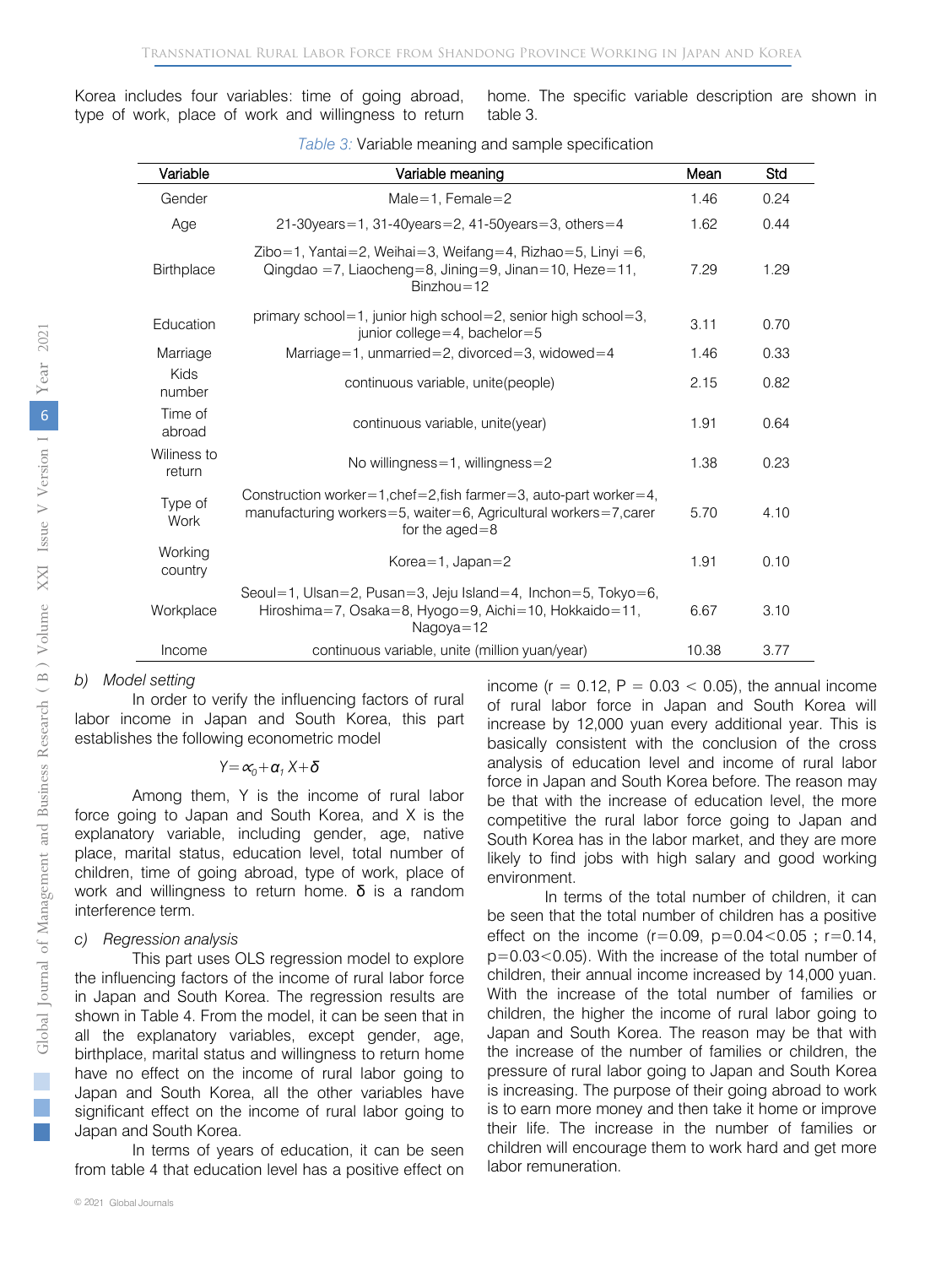In terms of time to go abroad, it can be seen that the influence of time abroad on income is positively related ( $r=0.31$ ,  $p=0.02 < 0.05$ ), the annual income of rural labor force going abroad to Japan and South Korea will increase by 3100 yuan every additional year. The reason may be that with the increase of working time abroad, rural workers in Japan and South Korea adapt to foreign life better. The higher acceptance of cultural difference and the more social capital they accumulate abroad make them have more opportunities to get jobs with higher labor remuneration.

In terms of types of work, it can be seen that the impact of construction workers, chef, fish farmers and agricultural workers on income presents a positive relationship ( $r=0.14$ ,  $p=0.31>0.05$ ;  $r=0.20$ ,  $p=0.09>$ 0.05;  $r=0.05$ ,  $p=0.10>0.05$ ;  $r=0.04$ ,  $p=0.16>0.05$ ), but they were not significant. On the other hand, the impact of manufacturing workers, carer for the aged and auto parts workers on income showed a positive relationship.  $(r=0.28 \text{ p}=0.03<0.05; r=0.12, \text{ p}=0.04<0.05; r=0.18,$ p=0.04<0.05 The income of manufacturing workers, carer for the aged and auto parts workers is higher, and the annual income gap is 1200-2800 yuan, which has

passed the significance test. The reason may be that manufacturing workers, care for the aged and auto parts workers require higher professional skills and less job substitutability, so they will get higher remuneration. The rest of the types of work did not pass the significance test, which may be because the other types of workers are engaged in similar work and do not need professional skills, so the income difference is not significant.

In terms of workplace, it can be seen from table 4 that the impact of workplace in Tokyo on income presents a positive relationship ( $r=1.88$ ,  $p=0.03<0.05$ ), that of workplace in Seoul presents a positive relationship ( $r = 1.44$ ,  $p = 0.04 < 0.05$ ), and that of workplace in Aichi presents a positive relationship  $(r=0.43, p=0.02 < 0.05)$ , the annual income of rural labor force from Tokyo and Seoul is more than 10000 yuan higher than that from Aichi Japan. The reason may be that Tokyo and Seoul are the capitals of Japan and South Korea, with better economic development, higher average consumption expenditure and higher corresponding labor remuneration.

*Table 4:* Regression analysis of the factors influencing the income of migrant workers

|                       | Model             |        |  |
|-----------------------|-------------------|--------|--|
| Variables             |                   | Income |  |
| Gender                | $-0.07$           | (0.19) |  |
| Age                   | 0.55              | (0.09) |  |
|                       | <b>Birthplace</b> |        |  |
| Linyi                 | $0.09**$          | (0.04) |  |
| Zibo                  | 0.10              | (0.13) |  |
| Yantai                | 0.03              | (0.08) |  |
| Weihai                | 0.05              | (0.06) |  |
| Taian                 | 0.06              | (0.18) |  |
| Rizhao                | $-0.12$           | (0.09) |  |
| Qingdao               | $-0.01$           | (0.11) |  |
| Liaocheng             | 0.05              | (0.12) |  |
| Jining                | 0.13              | (0.19) |  |
| Jinan                 | 0.07              | (0.11) |  |
| Heze                  | $-0.10$           | (0.20) |  |
| Binzhou               | 0.01              | (0.14) |  |
| Education             | $0.12**$          | (0.03) |  |
| Marriage              | 0.26              | (0.13) |  |
| Kids number           | $0.14***$         | (0.03) |  |
| Time of abroad        | $0.31**$          | (0.02) |  |
| Willingness to return | 0.33              | (0.06) |  |
|                       | Type of work      |        |  |
| construction worker   | 0.14              | (0.31) |  |
| chef                  | 0.20              | (0.09) |  |
| fish farmer           | 0.05              | (0.10) |  |
| auto-parts worker     | $0.18**$          | (0.04) |  |
| manufacturing worker  | $0.28**$          | (0.03) |  |
| waiter                | $0.12***$         | (0.04) |  |
| agricultural workers  | 0.04              | (0.16) |  |
| carer for the aged    | $0.20**$          | (0.01) |  |
|                       | Workplace         |        |  |
| Seoul                 | $1.44***$         | (0.04) |  |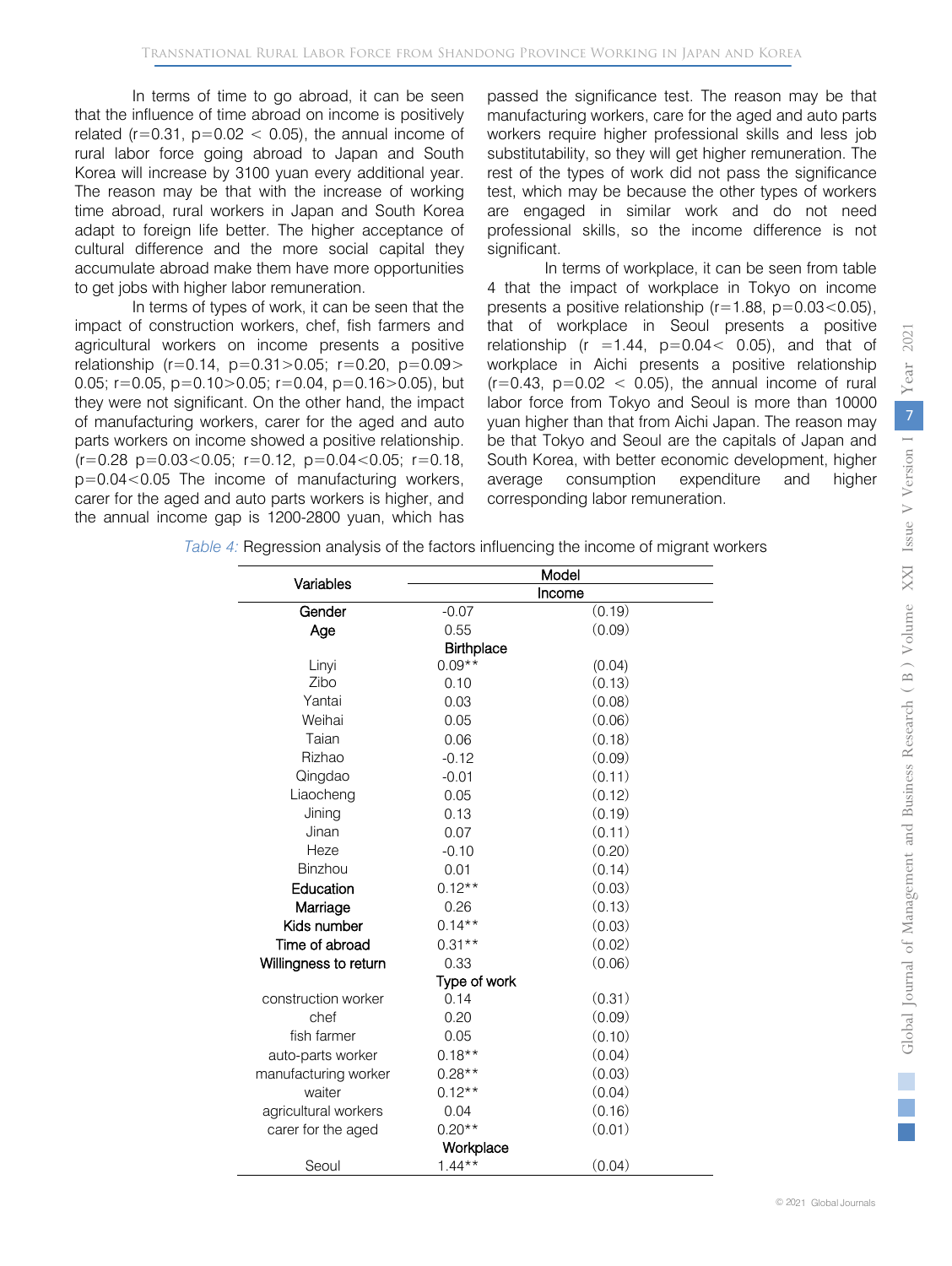| Ulsan       | 0.52     | (0.11) |
|-------------|----------|--------|
| Pusan       | 0.36     | (0.13) |
| Jeju Island | 0.58     | (0.23) |
| Inchon      | 0.41     | (0.22) |
| Tokyo       | $1.88**$ | (0.03) |
| Hiroshima   | 0.23     | (0.10) |
| Osaka       | 0.69     | (0.11) |
| Hyogo       | 0.49     | (0.28) |
| Aichi       | 0.47     | (0.22) |
| Hokkaido    | 0.51     | (0.16) |
| Nagoya      | 0.60     | (0.19) |
| Constant    | $4.10**$ | (0.03) |
| R2          | 0.21     |        |
| Observation | 322      |        |

*Note: \*, \* \*, \*\*\* respectively indicate that they have passed the statistical tests with significance levels of 10%, 5% and 1%.*

#### VI. Conclusions & Recommendations

This part presents the conclusions derived from the findings and the recommendations forwarded by the researcher.

#### *a) Conclusions*

Based on the relevant data of rural labor force in Shandong Province, the researcher first makes descriptive statistics on the individual characteristics and the situation of rural labor force going abroad to understand the sample distribution. Secondly, through the interactive analysis of the individual characteristics of rural labor force and the situation of migrant workers abroad, the researcher understands the correlation between the personal characteristics of migrant workers and the situation of migrant workers. Finally, the OLS regression model is used to analyze the influencing factors of income of rural labor force. In the light on the findings of the study, the following are the conclusions:

- 1. There are specific characteristics that are common to the Shandong transnational rural labor force. According to the research, most of the rural labor force going to Japan and South Korea in Shandong Province are male, middle-aged and married. Most of them are educated in middle school. Most of them are families of five and have three children. Among the 12 cities surveyed in Shandong Province, Qingdao, Yantai, Weihai and Jinan have the largest and most concentrated number of migrant workers abroad, while other cities are relatively scattered.
- There is a distinct profile that is common to the labor force that works in Japan and Korea in terms of time of going abroad, country of employment, place of work, type of work, income and willingness to return to China. The number of rural labors working in Japan is obviously more than that in South Korea. The number of rural labors working in Japan is mainly concentrated in Tokyo, Aichi, Hyogo and Osaka. They work abroad for a short time, mainly for one year, mostly engaged in nursing and

manufacturing and other related work, and their annual income is between 100,000 and 150,000. In addition, rural workers in Japan and South Korea all hope to live and work abroad for a long time, and their willingness to return home is weak.

- 3. In the rural labor force going to Japan and South Korea, gender is related to the time of going abroad, workplace, type of work, income and willingness to return. Age is related to the country, workplace, type of work and willingness to return home. Birthplace is related to time of going abroad, working country and the willingness to return home. The education level is only related to the income and the willingness to return home.
- 4. The main factors affecting the income of rural labor force in Japan and South Korea are the number of years of education, the total number of children, the time of going abroad, the type of work and the place of work. Manufacturing workers, caregivers and auto parts workers and workers in Tokyo, Japan and Seoul, South Korea have higher incomes; with the increase of years of education, the total number of children and the time of going abroad, the income of rural labor going to Japan and South Korea is higher.
- *b) Recommendations*

The cross-border flow of labor is conducive to the relief of employment pressure in China. In order to better promote income level, the following are recommended.

1. The surplus rural labor force is encouraged to work abroad. Through the analysis of Shandong Province rural labor force to Japan and South Korea, we can see that their income level is higher than that of the domestic labor market, and their willingness to return home is weak. Therefore, compared with domestic workers, they are more willing to work abroad, and they are more satisfied with the overall situation abroad. Therefore, the related branches in Shandong Province can publicize the benefits of working abroad, let the labor force of the right age

 $\mathcal{L}_{\mathcal{A}}$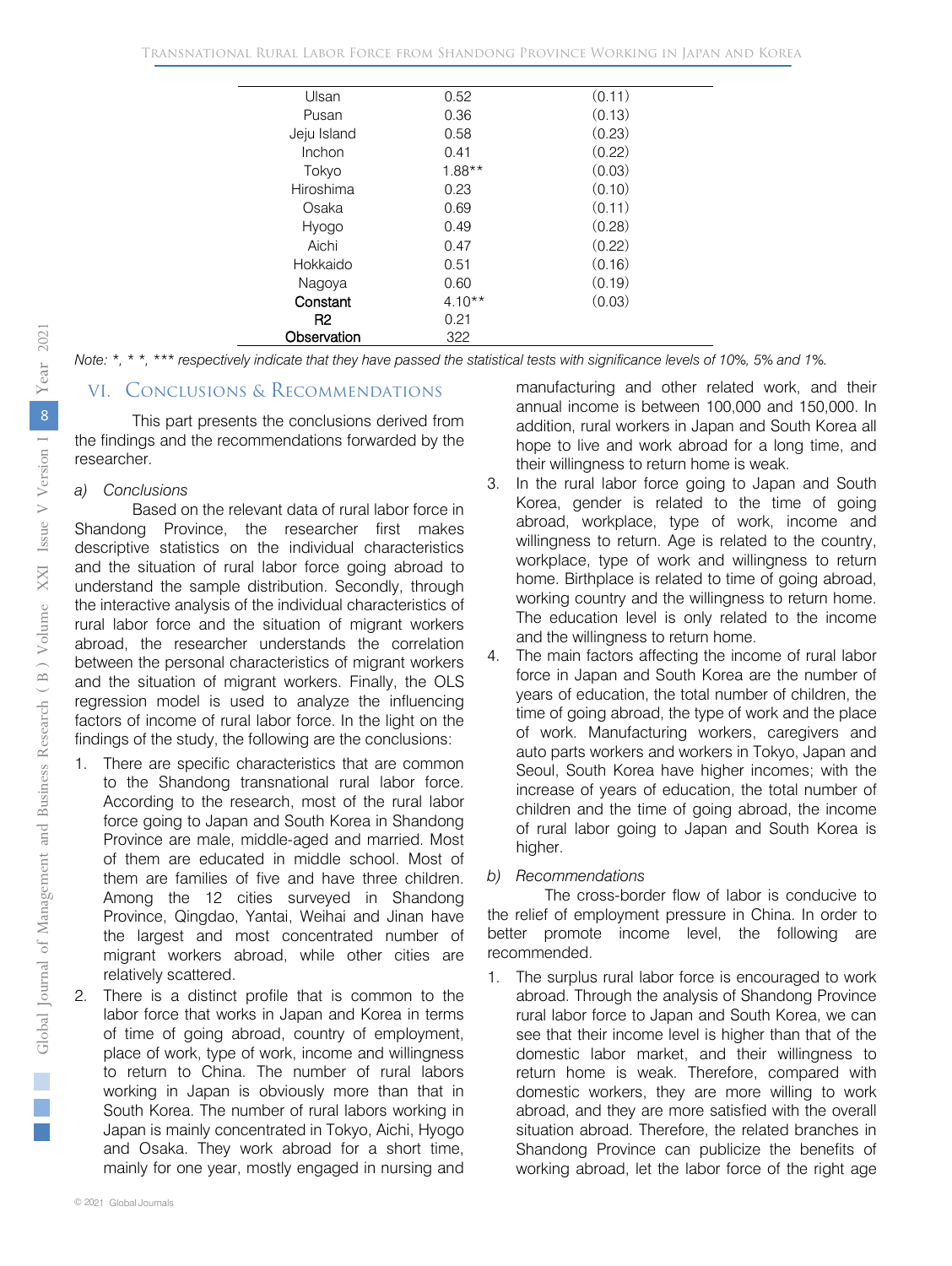or other surplus labor force know the working status and satisfaction of working in Japan and South Korea, eliminate their worries about working abroad, and stimulate their desire to work in Japan, South Korea or other countries. This can not only improve the income level, their living conditions, it will also help to ease the employment pressure in Shandong Province.

- 2. Enhance the education level of migrant workers abroad. Through the analysis of the personal characteristics and the situation of going abroad of the rural labor force in Shandong Province, we can know that the education level of the rural labor force in Shandong Province is low, which makes them not have much competitive advantage in the labor market at home and abroad. From the analysis of the influencing factors of rural labor income in Japan and South Korea, we can see that the higher the level of education, the higher the income. In order to better promote the rural labor force to work abroad, we can start from the following aspects: on the one hand, the Shandong government can encourage migrant workers to participate in adult college entrance examination, increase their education level and improve their academic qualifications. On the other hand, relevant institutions can carry out vocational and technical education for migrant workers. Increasing the practicality and professionalism of education is an effective strategy to meet the needs of labor force.
- 3. Strengthen the skill training of migrant workers abroad. It can be seen from the survey that the rural labor force in Shandong Province who go to Japan and South Korea are mostly engaged in some jobs with low professional requirements, which makes them excluded from the high-income groups. From the analysis of the influencing factors of rural labor income in Japan and South Korea, it can be seen that workers with higher professional skills, such as manufacturing workers, nursing workers and auto parts workers, whose job substitution is small can get higher labor remuneration. Therefore, we need to improve the professional and technical level of migrant workers abroad, so as to increase their income level. First, determine the focus of professional skills training. Because the younger labor force has a strong learning ability and will work for a long time in the future, professional skills training for them can not only save the training cost, but also obtain better training effect. Therefore, in the process of professional skills training for labor force, we should take the younger labor force as the key training object. Secondly, increase the pertinence of professional skills training. Training can be carried out according to the demand of labor should be focused on. Through the discussion and in-depth interview, we learned that language is one

of the main obstacles for the labor force to work abroad. Strengthening the language training of the labor force is conducive to their faster integration into the foreign working environment. At present, the cost of foreign language learning in the market is high, so it is difficult for ordinary labor force to spend too much money on foreign language learning. Their education level is low, and the difficulty of self-learning foreign language is also great. Therefore, the relevant branches of Shandong Province should establish language training for migrant workers abroad, so that they can afford the cost of learning foreign languages.

- 4. Form a group of migrant workers with geographical ties. From the analysis of the interaction between the Birthplace of rural labor force in Japan and South Korea and the country where they work, we can see that the rural labor force whose native place is Weifang, Rizhao, Liaocheng, Jining, Jinan,Heze, Binzhou tend to work in Japan, while the rural labor force whose native place is Zibo, Yantai, Weihai and Qingdao tend to work in South Korea. From the analysis of the influencing factors of rural labor income in Japan and South Korea, it can be concluded that the rural labor force in different cities have different choices for the migrant countries. The reason may be that the number of migrant workers in China is still small. Most of the migrant workers choose to work abroad because they are introduced by their relatives and friends. Therefore, migrant workers in different cities have different choices about the country of work. In order to make it more convenient for the migrant workers to understand the situation of the migrant country and ensure the legitimate rights and interests of the migrant workers, the relevant branches in Shandong Province should set up relevant institutions to be responsible for the problem of labor force going abroad to work in the region, and provide help for the workers who want to go abroad to work. In addition, WeChat subscription, WeChat, QQ group can also be used to push information and reduce the cost of information transmission. Take the city as the center, form a group of migrant workers with geographical ties, and enhance their sense of belonging.
- 5. Diversified overseas employment channels led by the government should be built. In the past, the channels for Chinese labors to work abroad were relatively single, and they were generally monopolized by the government, which could not meet the needs of Chinese labors to work abroad, leading to the emergence of some illegal immigration. Later, the emergence of labor service companies abroad provided convenience for our labor force to work abroad. However, in the process of talking with migrant workers, we find that some